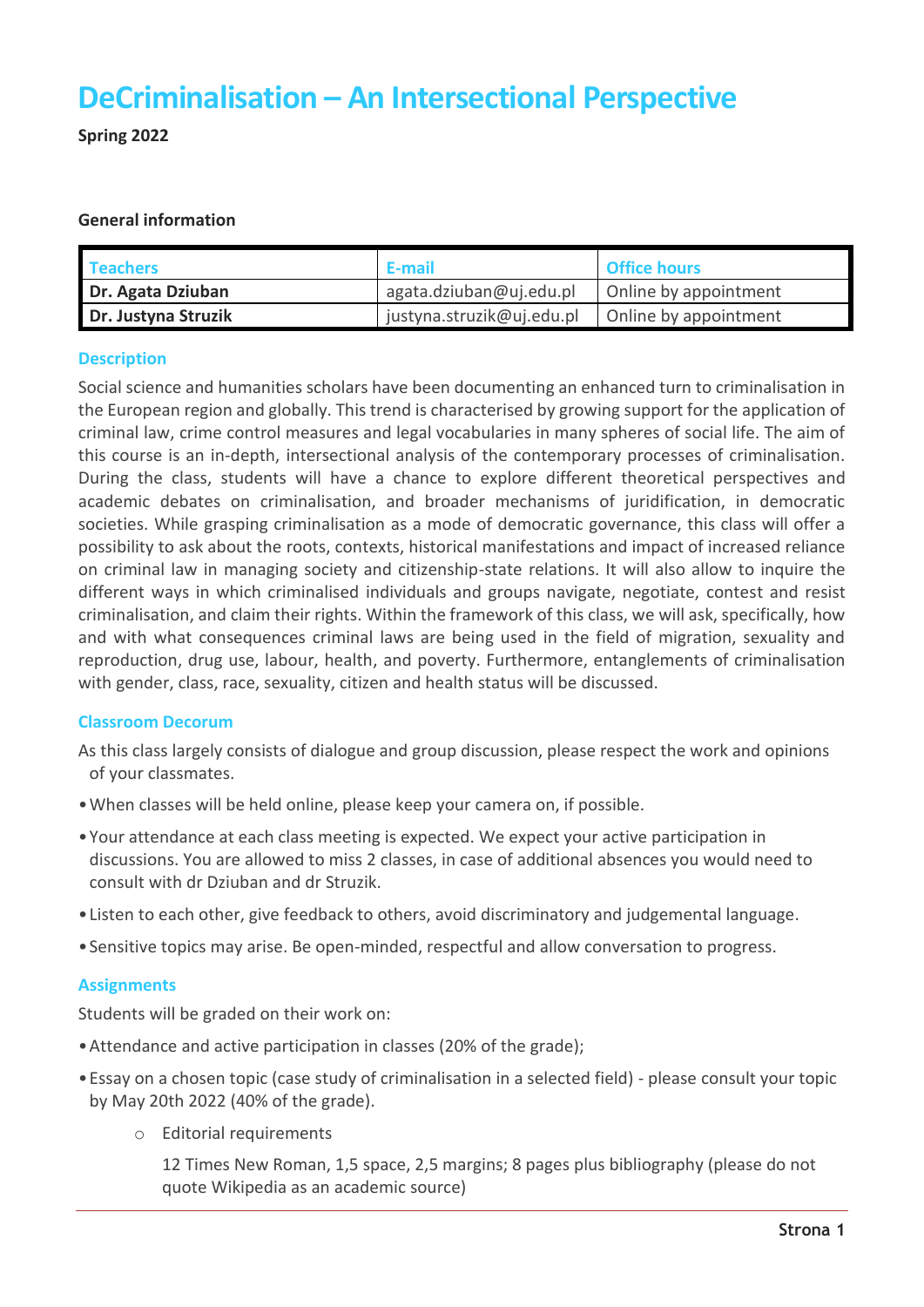Language: please use British or American English consistently in your essay.

For references, please use APA style, 7th edition (please follow the guidelines:

https://apastyle.apa.org/style-grammar-guidelines/references/examples)

• Oral exam, during which we will discuss your paper based on feedback provided by dr Dziuban or/and dr Struzik prior to the exam (40% of the grade).

## **Readings and additional resources**

### **Required literature**

Literature for each class will be posted on MS TEAMS in the channel dedicated to the class (tab: Files, folder: Literature).

### **Course Schedule (tentative)**

| <b>Week</b> | <b>Date</b>    | <b>Topic</b>                      | <b>Readings (might be</b><br>updated as the classes<br>progress) |
|-------------|----------------|-----------------------------------|------------------------------------------------------------------|
| Week 1      | March 1        | Introduction to the class         | <b>Read syllabus</b>                                             |
| Week 2      | March 8        | Will to Punish                    | Lancaster / Comaroff &<br><b>Comaroff</b>                        |
| Week 3      | March 15       | <b>Criminalisation Turn</b>       | Garland                                                          |
| Week 4      | March 22       | Intersectionality and Crime       | <b>Potter</b>                                                    |
| Week 5      | March 29       | Policing Order                    | Garriot                                                          |
| Week 6      | <b>April 5</b> | Against Innocence                 | <b>Wang</b>                                                      |
| Week 7      | April 12       | War on Drugs is the War on People | Malinowska-Sempruch /<br>Zigon                                   |
| Week 8      | April 26       | <b>Criminalised Sex</b>           | Mac & Smith / Wagenaar                                           |
| Week 9      | <b>May 10</b>  | (II) legalities of Abortion       | Chełstowska / Mecinska et<br>al.                                 |
| Week 10     | <b>May 17</b>  | Crimmigration                     | De Genova & Roy                                                  |
| Week 11     | May 24         | <b>Banning Queer Lives</b>        | Gledhill / Kondakov                                              |
| Week 12     | <b>May 31</b>  | Policing the Pandemic             | Agamben / Luscombe &<br><b>McClelland / Hoppe</b>                |
| Week 13     | June 7         | <b>Futurities of Prison</b>       | Davis / Whalley & Hackett                                        |
| Week 14     | June 14        | Criminalisation of                |                                                                  |

### **Literature:**

Agamben G. (2020) Biosecurity and Politics. Available at: [https://d-dean.medium.com/biosecurity](https://d-dean.medium.com/biosecurity-and-politics-giorgio-agamben-396f9ab3b6f4)[and-politics-giorgio-agamben-396f9ab3b6f4](https://d-dean.medium.com/biosecurity-and-politics-giorgio-agamben-396f9ab3b6f4)

Chełstowska, A. (2011) Stigmatisation and commercialisation of abortion services in Poland: turning sin into gold, Reproductive Health Matters 9(37): 98-106.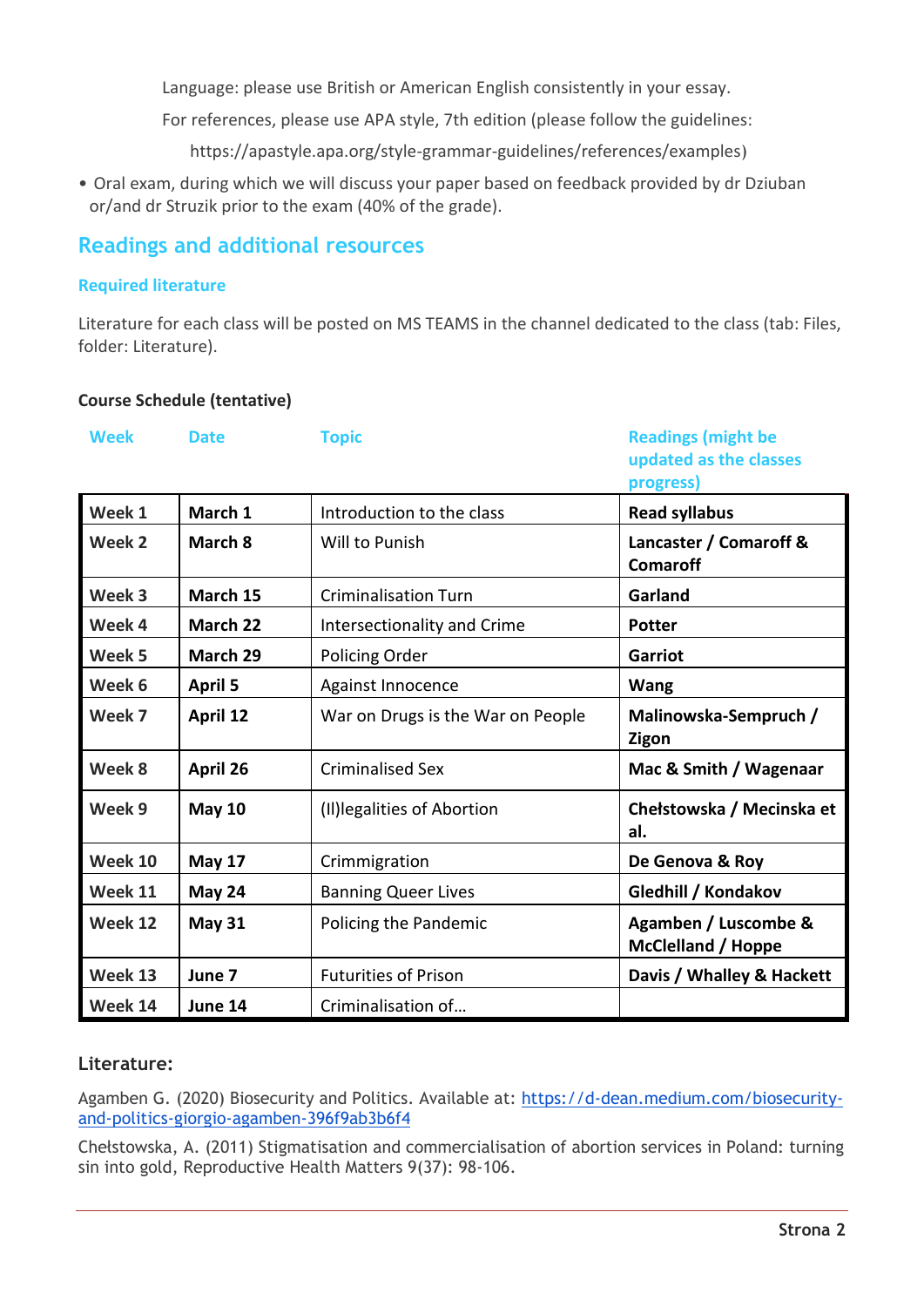Comaroff, J., Comaroff, J. (2016) The Truth about Crime: Sovereignty, Knowledge, Social Order, Chicago: Chicago University Press, pp. 5-9.

Cuttitta, P. (2018) Repoliticization Through Search and Rescue? Humanitarian NGOs and Migration Management in the Central Mediterranean, GEOPOLITICS 23(3): 632–660.

Davis, A. (2003) 'Introduction: Prison Reform or Prison Abolition?; Are Prisons Obsolete?New York: Seven Stories Press, pp. 9-21.

de Genova, N., Roy, A.(2020) Practices of Illegalisation. Antipode 52(2): 352-364.

Garriott, W. (2013) Police in Practice: Policing and the Project of Contemporary Governance, in: W. Garriott (ed.) Policing and Contemporary Governance. The Anthropology of Police in Practice, London: Palgrave Macmilla, pp. 1-28.

Garland, D. (2001) The Culture of Control.Crime and Social Order in Contemporary Society, Oxford: Oxford University Press, pp. 6-20.

Gledhill, C. (2014) Queering State Crime Theory: The State, Civil Society and Marginalization. Critical Criminology 22, 127–138. https://doi.org/10.1007/s10612-013-9229-9

Hoppe, T. (2018) Punishing Disease. HIV and the Criminalization of Sickness, Oakland: University of California Press.

Kondakov, A. (2019) The Censorship "Propaganda" Legislation in Russia. In: L. Ramon Mendos, State-Sponsored Homophobia 2019, pp. 213-215. Geneva: ILGA.

Lancaster, R. (2012) Punishment, in: D. Fassin, A Companion to Moral Anthropology, Malden:Wiley-Blackwell, pp. 519-539.

Luscombe, A., McClelland, A. (2020) Policing the Pandemic Mapping Project: Tracking the policing of COVID-19 across Canada, white paper.

Malinowska-Sempruch K. (2016) Shaping drug policy in Poland, International Journal of Drug Policy 31: 32-38. doi: 10.1016/j.drugpo.2016.02.018. Epub 2016 Feb 27. PMID: 27140431.

Mecinska L., C. James & K. Mukungu (2020) Criminalization of Women Accessing Abortion and Enforced Mobility within the European Union and the United Kingdom, Women & Criminal Justice, DOI: 10.1080/08974454.2020.1758868

Potter, H. (2013) Intersectional Criminology: Interrogating Identity and Power in Criminological Research and Theory, Critical Criminology 21: 305–318.

Wagenaar, H. (2017) Why Prostitution Policy (Usually) Fails And What To Do About It, Social Sciences, 6, 43; doi:10.3390/socsci6020043.

Wang, J. (2018) Against Innocence: Race, Gender, and the Politics of Safety, in: J. Wang, Carceral Capitalism. Semiotext(e) 21, pp. 260-295.

Whalley E. & Hackett C. (2017) Carceral Feminisms: the Abolitionist Project and Undoing Dominant Feminisms, Contemporary Justice Review.

Zigon J. (2018) A War on People. Drug User Politics and a New Ethics of Community. University of California Press.

### **Additional literature:**

Comaroff, J., Comaroff, J. (2016) The Truth about Crime: Sovereignty, Knowledge, Social Order, Chicago: Chicago University Press.

DeGenova, N.P. (2002) Migrant "Illegality" and Deportability in Everyday Life. Annual Review of

Anthropology 31(1): 419-447.

DeGenova, N.P. (2017) The Borders of "Europe": Autonomy of Migration, Tactics of Bordering, Duke